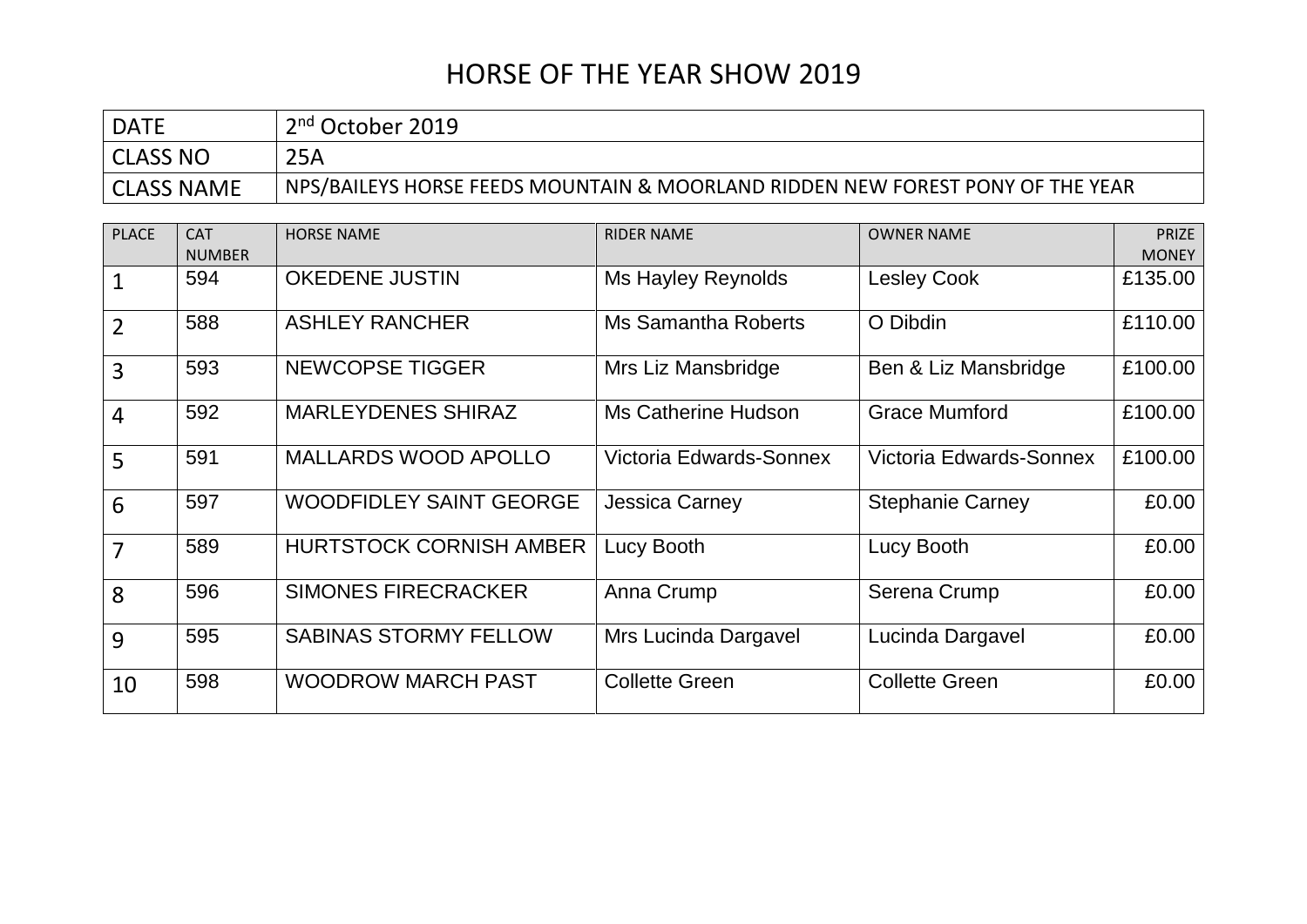| <b>DATE</b>       | October 2019                                                              |
|-------------------|---------------------------------------------------------------------------|
| CLASS NO          | 25B                                                                       |
| <b>CLASS NAME</b> | NPS/BAILEYS HORSE FEEDS MOUNTAIN & MOORLAND RIDDEN DALES PONY OF THE YEAR |

| <b>PLACE</b>   | <b>CAT</b><br><b>NUMBER</b> | <b>HORSE NAME</b>                       | <b>RIDER NAME</b>      | <b>OWNER NAME</b>       | <b>PRIZE</b><br><b>MONEY</b> |
|----------------|-----------------------------|-----------------------------------------|------------------------|-------------------------|------------------------------|
| $\mathbf 1$    | 605                         | <b>KILMANNAN JACK</b><br><b>SPARROW</b> | <b>Richard Telford</b> | <b>William Ireland</b>  | £135.00                      |
| $\overline{2}$ | 610                         | <b>WESTWICK DUKE</b>                    | Mr Joseph Watson       | <b>Victoria Wharton</b> | £110.00                      |
| $\overline{3}$ | 601                         | <b>EARNWELL TRIG</b>                    | <b>Frazer Atherden</b> | Lisha Leeman            | £100.00                      |
| $\overline{4}$ | 609                         | <b>THORNVILLE PEARL</b>                 | <b>Mrs Kate Thorne</b> | <b>Kate Thorne</b>      | £100.00                      |
| 5              | 604                         | <b>HIGHCROFT HERO</b>                   | Ms Clare Fitch         | Joanne Baker            | £100.00                      |
| 6              | 600                         | <b>COPLEYLANE RINGO</b>                 | Ms Charlotte Smiley    | <b>Bernadette Lyons</b> | £0.00                        |
| $\overline{7}$ | 606                         | NIPNA GOLDEN POPPY                      | Ms Vikki Smith         | <b>Hannah Sheldon</b>   | £0.00                        |
| 8              | 611                         | <b>WESTWICK VICTOR</b>                  | Ms Emma Scott          | Lynn Scott              | £0.00                        |
| 9              | 608                         | <b>SOUTHERTON JASPER</b>                | <b>Jessica Talbot</b>  | <b>Helen Jeans</b>      | £0.00                        |
| 10             | 607                         | <b>ROWHURST ROCKET</b>                  | Ms Hannah Sheldon      | Hannah Sheldon          | £0.00                        |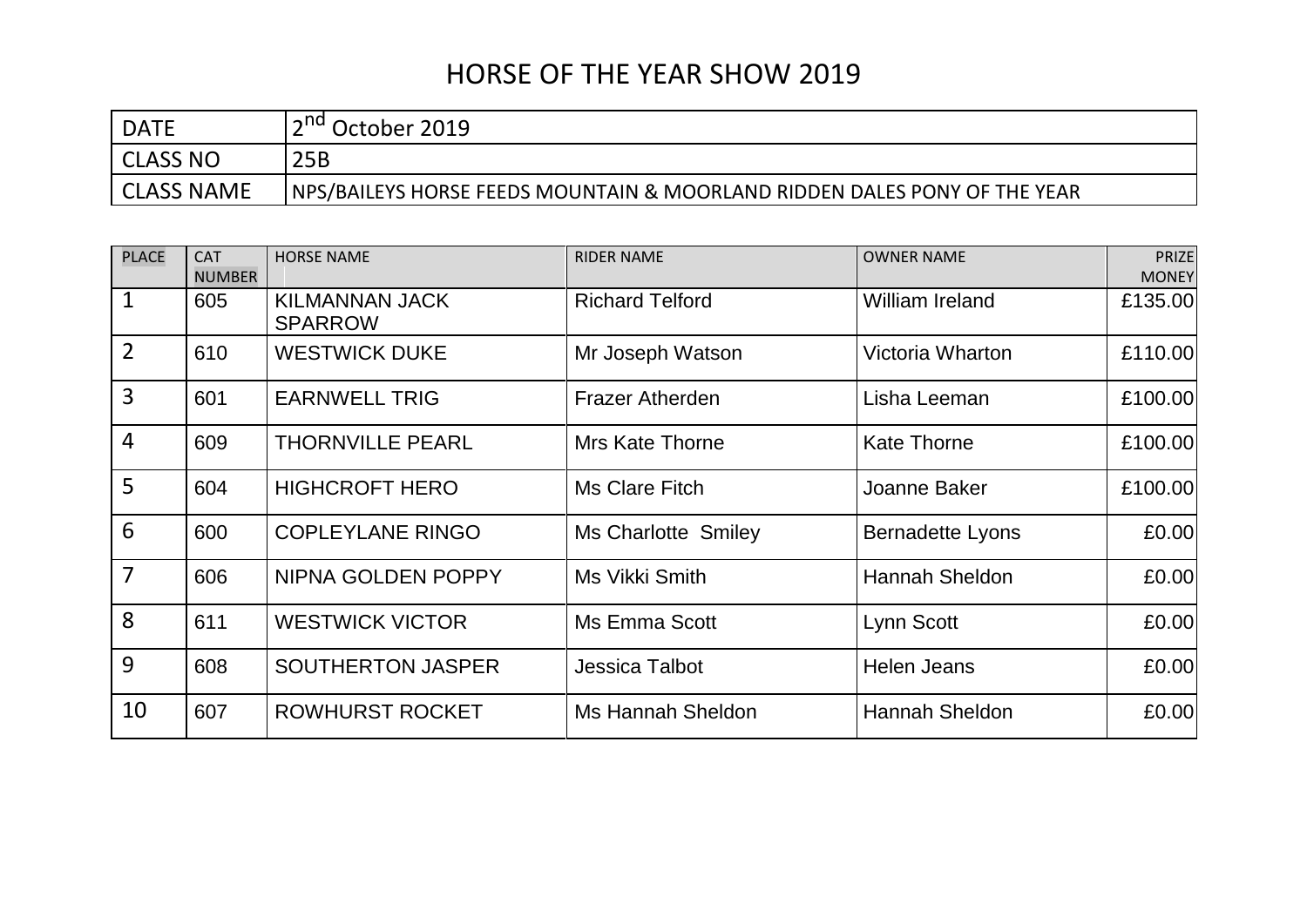| <b>DATE</b> | $\land$ ND<br>October 2019                                               |
|-------------|--------------------------------------------------------------------------|
| CLASS NO    | 25C                                                                      |
| CLASS NAME  | NPS/BAILEYS HORSE FEEDS MOUNTAIN & MOORLAND RIDDEN FELL PONY OF THE YEAR |

| <b>PLACE</b>   | <b>CAT</b>    | <b>HORSE NAME</b>             | <b>RIDER NAME</b>        | <b>OWNER NAME</b>      | <b>PRIZE</b> |
|----------------|---------------|-------------------------------|--------------------------|------------------------|--------------|
|                | <b>NUMBER</b> |                               |                          |                        | <b>MONEY</b> |
| $\mathbf{1}$   | 612           | <b>BRACKLINN DYNAMITE</b>     | <b>Mr Brian Williams</b> | <b>Brian Williams</b>  | £135.00      |
| $\overline{2}$ | 617           | <b>GREENHOLME WARBLER</b>     | Mrs Katy Marriott-Payne  | <b>Claire Wigley</b>   | £110.00      |
| $\overline{3}$ | 620           | <b>LUNESDALE DIXIE</b>        | Christina Gough          | Christina Gough        | £100.00      |
| $\overline{4}$ | 614           | <b>FOALSYKE LITTLE TOPPER</b> | Ms Hope Fisher           | <b>Julie Fisher</b>    | £100.00      |
| 5              | 623           | <b>SUMMER HOUSE GIDEON</b>    | <b>Frankie Currell</b>   | <b>Frankie Currell</b> | £100.00      |
| $6\phantom{1}$ | 624           | <b>TARNBECK SEPTIMUS</b>      | Ms Lauren Elliott        | Lauren Elliott         | £0.00        |
| $\overline{7}$ | 618           | <b>HARDENDALE RAY</b>         | Amy Smith                | Laura Marshall         | £0.00        |
| 8              | 626           | <b>WELLBROW DIPLOMAT</b>      | Ms Hayley Reynolds       | Zoe Marsden            | £0.00        |
| 9              | 625           | <b>TOWNEND STEVIE</b>         | Ms Victoria Casey        | Victoria Casey         | £0.00        |
| 10             | 627           | <b>WILDHOEVE OKIDOKI</b>      | Ms Clare Fitch           | <b>Ruth Roberts</b>    | £0.00        |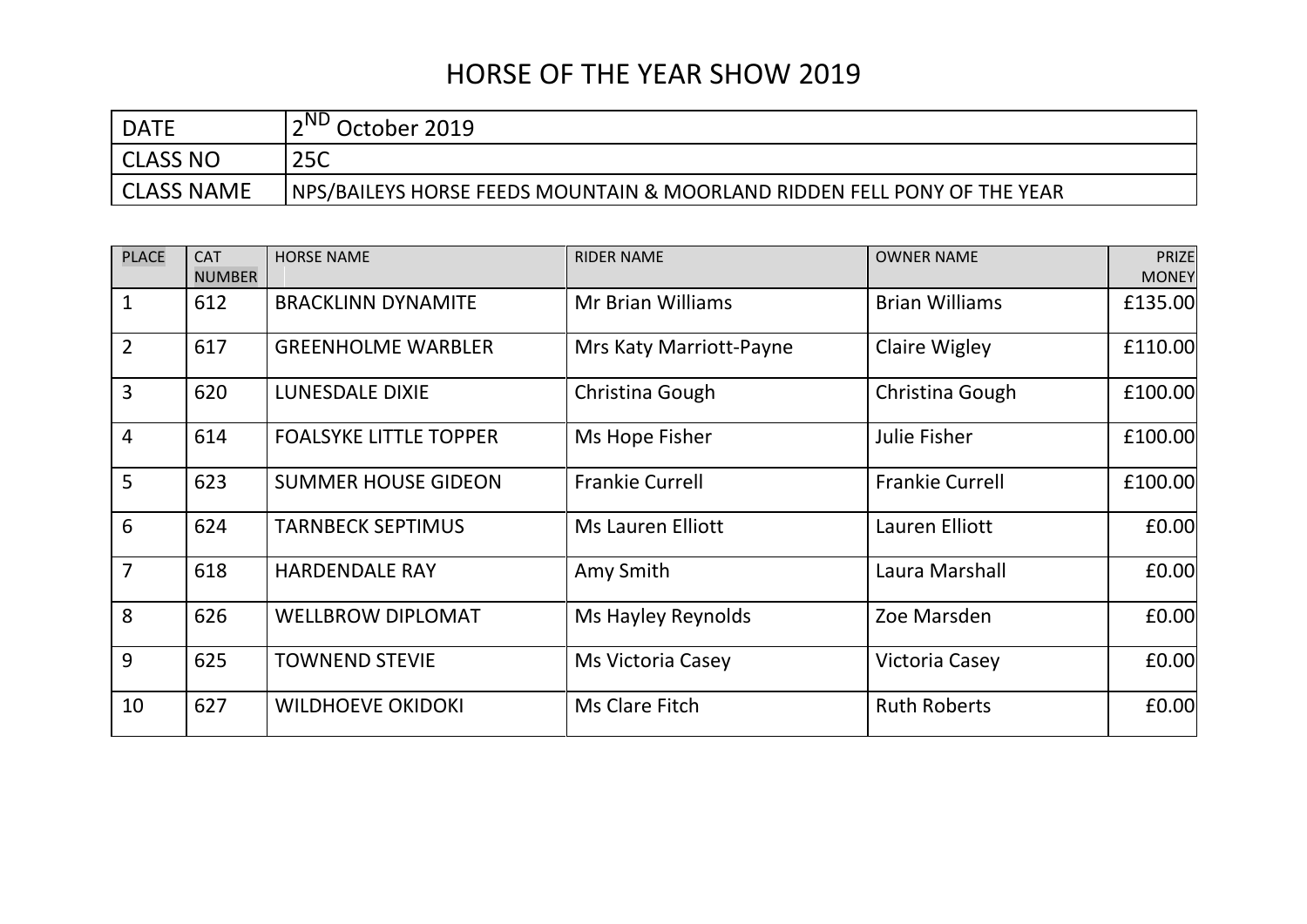| <b>DATE</b>       | )ctober 2019                                                                 |
|-------------------|------------------------------------------------------------------------------|
| CLASS NO          | 25D                                                                          |
| <b>CLASS NAME</b> | NPS/BAILEYS HORSE FEEDS MOUNTAIN & MOORLAND RIDDEN HIGHLAND PONY OF THE YEAR |

| <b>PLACE</b>   | <b>CAT</b><br><b>NUMBER</b> | <b>HORSE NAME</b>                           | <b>RIDER NAME</b>         | <b>OWNER NAME</b>                 | <b>PRIZE</b><br><b>MONEY</b> |
|----------------|-----------------------------|---------------------------------------------|---------------------------|-----------------------------------|------------------------------|
| $\mathbf 1$    | 630                         | <b>CONWAY HARLEQUIN</b>                     | <b>Mr Richard Shaw</b>    | Susan Moran                       | £135.00                      |
| $\overline{2}$ | 628                         | <b>BALMORAL MERLIN</b>                      | <b>Ms Victoria Brooks</b> | Lynda Crayston                    | £110.00                      |
| $\overline{3}$ | 639                         | <b>MOZART OF MILLFIELD</b>                  | <b>Elizabeth Hamilton</b> | <b>Elizabeth Hamilton</b>         | £100.00                      |
| $\overline{4}$ | 641                         | <b>SCOTT OF FORGLEN</b>                     | Sarah Ambler              | Lynda Johnson                     | £100.00                      |
| 5              | 637                         | <b>HIGHLAND CHIEF OF</b><br><b>TALISKER</b> | <b>Ms Amber Thorpe</b>    | <b>Amber Thorpe</b>               | £100.00                      |
| 6              | 632                         | <b>DUNEDIN MASCOT</b>                       | <b>Katie Common</b>       | Mrs J McNaught & Miss K<br>Common | £0.00                        |
| $\overline{7}$ | 635                         | <b>HARRIS OF MENDICK</b>                    | <b>Mr Brian Williams</b>  | Aileen Curle                      | £0.00                        |
| 8              | 631                         | <b>DOUGAL OF DYKES</b>                      | Ms Georgina Holmes        | Zoe Holmes                        | £0.00                        |
| 9              | 633                         | <b>DUNEDIN MCGREGOR</b>                     | <b>Christopher Grant</b>  | <b>Christopher Grant</b>          | £0.00                        |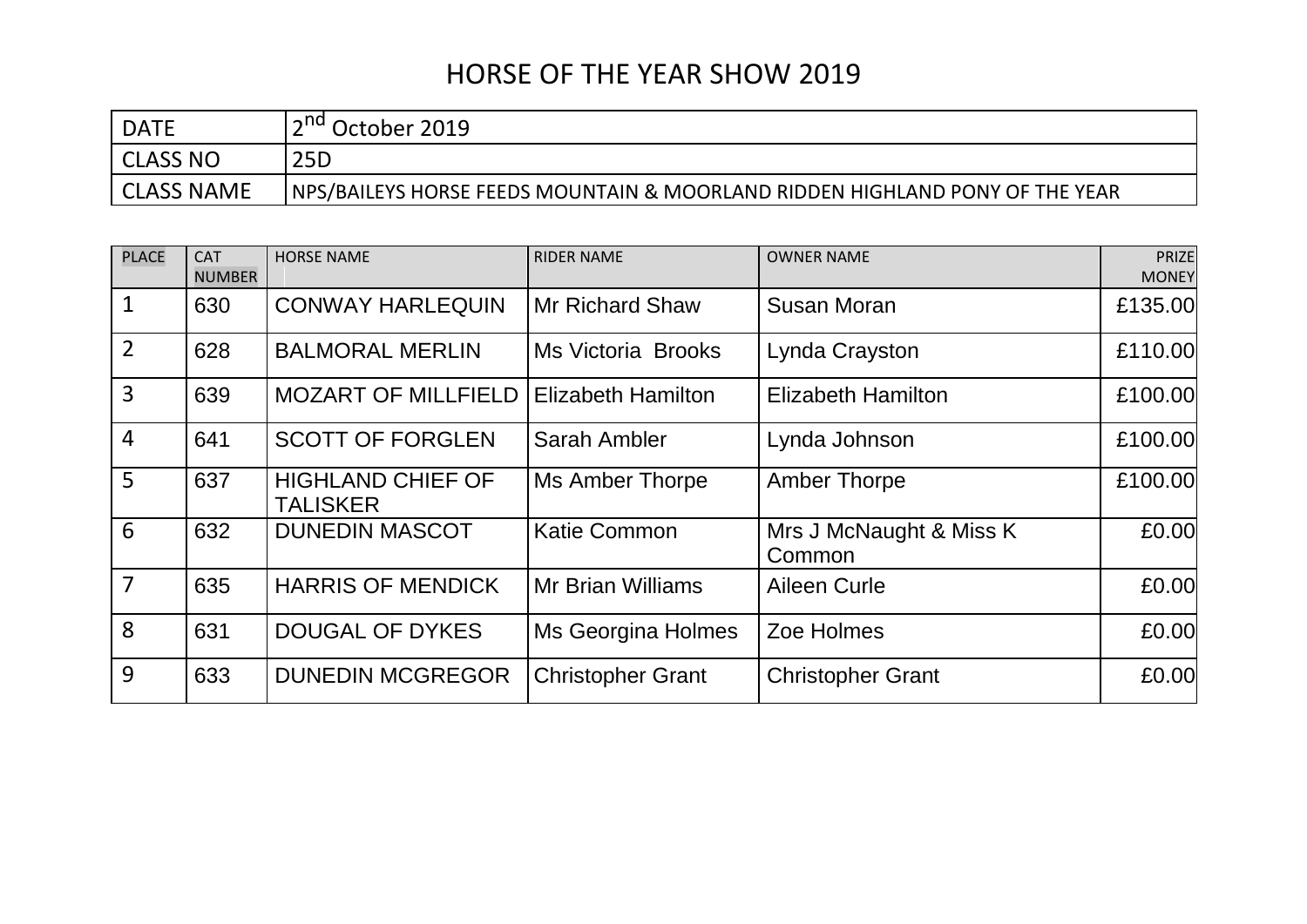| <b>DATE</b>       | October 2019                                                                  |
|-------------------|-------------------------------------------------------------------------------|
| CLASS NO          | <b>25E</b>                                                                    |
| <b>CLASS NAME</b> | NPS/BAILEYS HORSE FEEDS MOUNTAIN & MOORLAND RIDDEN CONNEMARA PONY OF THE YEAR |

| <b>PLACE</b>   | <b>CAT</b><br><b>NUMBER</b> | <b>HORSE NAME</b>             | <b>RIDER NAME</b>        | <b>OWNER NAME</b>     | <b>PRIZE</b><br><b>MONEY</b> |
|----------------|-----------------------------|-------------------------------|--------------------------|-----------------------|------------------------------|
| $\mathbf{1}$   | 650                         | FREDERIKSMINDE VOLCANO        | Ms Victoria Casey        | Victoria Casey        | £135.00                      |
| $\overline{2}$ | 654                         | <b>GLENKYLE BARON</b>         | <b>Ms Charley Baxter</b> | <b>Charley Baxter</b> | £110.00                      |
| $\overline{3}$ | 657                         | KING BUNOWEN CASTLE MICHAEL D | Mrs Katy Marriott-Payne  | Sara Dowdeswell       | £100.00                      |
| $\overline{4}$ | 653                         | <b>GLENCARRIG ROCCO</b>       | Mr Leon King             | Emma James            | £100.00                      |
| 5              | 645                         | <b>CASTLE ADMIRAL</b>         | Ms Katie Novell          | <b>Katie Novell</b>   | £100.00                      |
| 6              | 663                         | <b>WHITE DIAMOND</b>          | Ms Katie Goulding        | <b>Katie Goulding</b> | £0.00                        |
| $\overline{7}$ | 643                         | <b>BANKS TIMBER</b>           | <b>Mrs Sandra Burton</b> | Sandra Burton         | £0.00                        |
| 8              | 649                         | <b>CULMORE BOBBY</b>          | <b>Mandy Baldwin</b>     | <b>Terry Baldwin</b>  | £0.00                        |
| 9              | 652                         | <b>GLENCARRIG MARBLE</b>      | Mrs Samantha Fowler      | Samantha Fowler       | £0.00                        |
| 10             | 642                         | <b>ANIAR CASHEL</b>           | <b>Ms Emily Burton</b>   | Sandra Burton         | £0.00                        |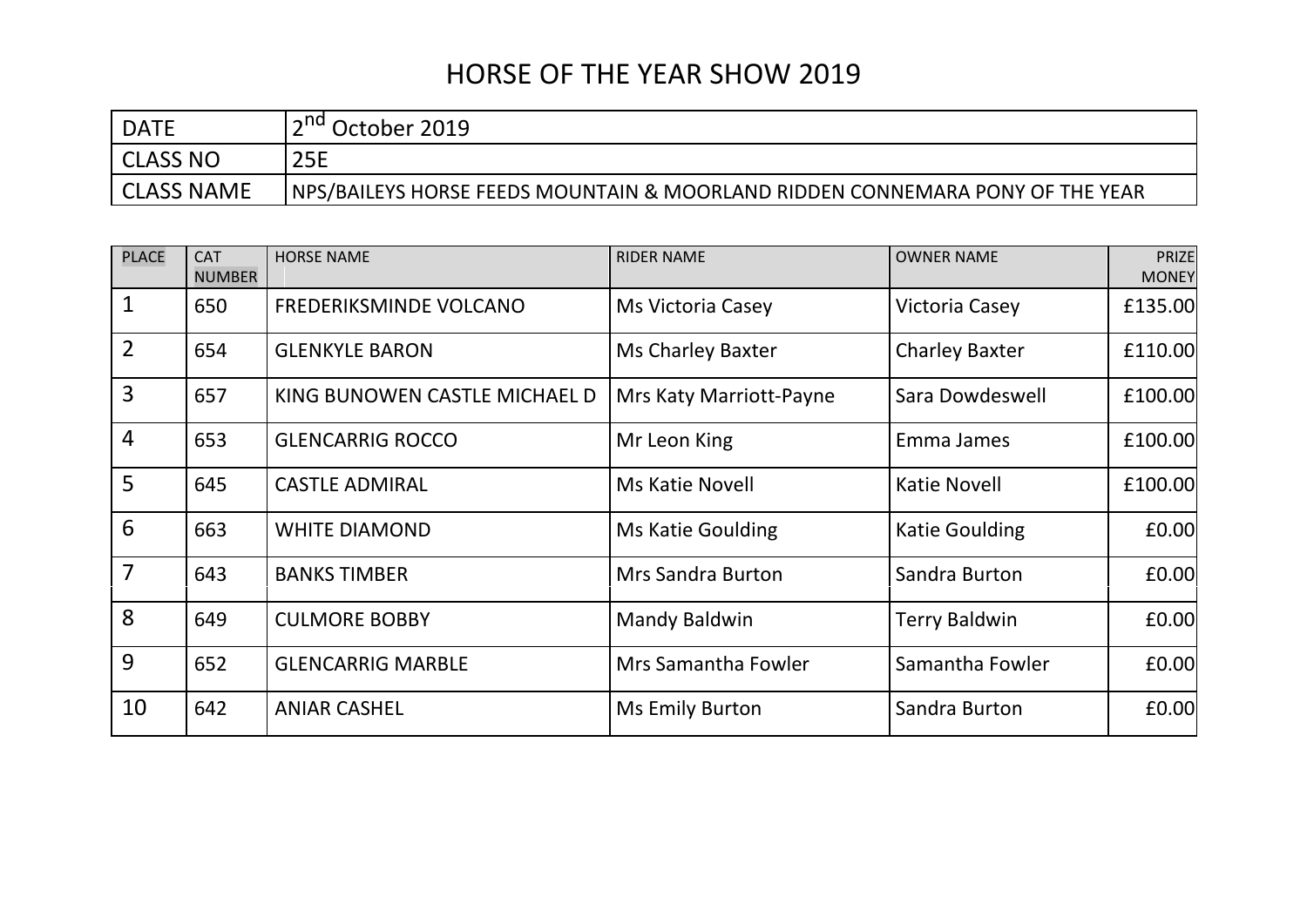| <b>DATE</b> | October 2019                                                                |
|-------------|-----------------------------------------------------------------------------|
| CLASS NO    | 25F                                                                         |
| CLASS NAME  | NPS/BAILEYS HORSE FEEDS MOUNTAIN & MOORLAND RIDDEN WELSH C PONY OF THE YEAR |

| <b>PLACE</b>   | <b>CAT</b><br><b>NUMBER</b> | <b>HORSE NAME</b>                             | <b>RIDER NAME</b>              | <b>OWNER NAME</b>      | <b>PRIZE</b><br><b>MONEY</b> |
|----------------|-----------------------------|-----------------------------------------------|--------------------------------|------------------------|------------------------------|
| $\mathbf{1}$   | 675                         | <b>LYNUCK THE SHOWMAN</b>                     | Ms Rebecca Penny               | Lynn Scott             | £135.00                      |
| $\overline{2}$ | 673                         | <b>LANTAU SUPERNOVA</b>                       | Jodie Haywood                  | Jodie Haywood          | £110.00                      |
| $\overline{3}$ | 683                         | <b>SYNOD REILLY</b>                           | <b>Alice Barr</b>              | Deborah Barr           | £100.00                      |
| $\overline{4}$ | 669                         | <b>DANWOOD LLEWELLYN</b>                      | Ms Hannah Atkinson             | Linda Atkinson         | £100.00                      |
| 5              | 686                         | THISTLEDOWN JACK SPRAT                        | <b>Sharn Linney</b>            | <b>Sharn Linney</b>    | £100.00                      |
| 6              | 671                         | <b>GLYNWYN THE LIVING</b><br><b>DAYLIGHTS</b> | Ms Lyndsey Jackson             | Lyndsey Jackson        | £0.00                        |
| 7              | 685                         | THISTLEDOWN I AM THE<br><b>GAMBLER</b>        | <b>Ms Charley Baxter</b>       | <b>Charley Baxter</b>  | £0.00                        |
| 8              | 667                         | CARGARSAR SILVER PHANTOM                      | <b>Mrs Katy Marriott-Payne</b> | <b>Sara Dowdeswell</b> | £0.00                        |
| 9              | 670                         | <b>GLEBEDALE JOHNNY DEPP</b>                  | Ms Clare Fitch                 | <b>Lauren Baker</b>    | £0.00                        |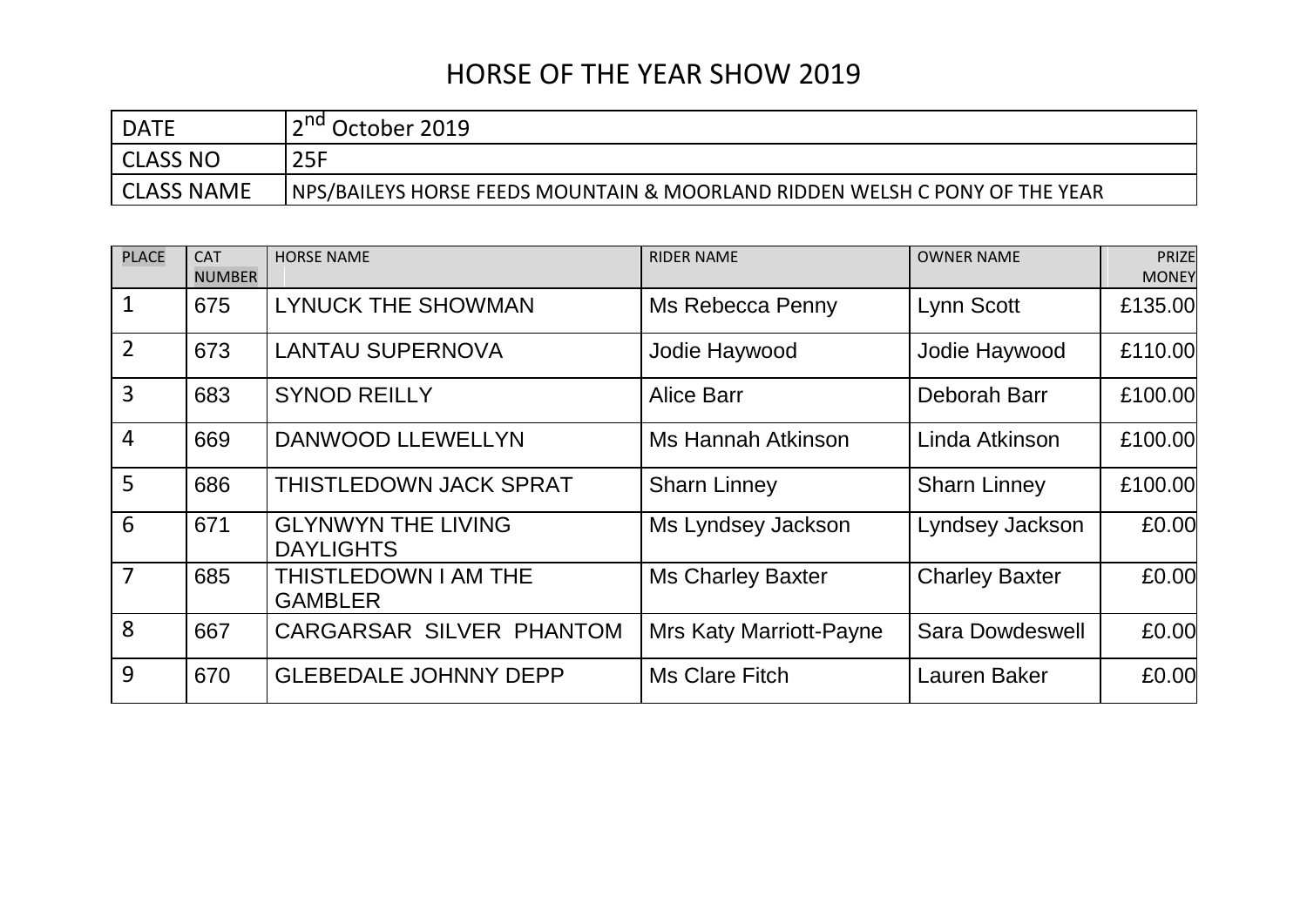| <b>DATE</b> | 2019 (Ctober                                                                |
|-------------|-----------------------------------------------------------------------------|
| CLASS NO    | 25G                                                                         |
| CLASS NAME  | NPS/BAILEYS HORSE FEEDS MOUNTAIN & MOORLAND RIDDEN WELSH D PONY OF THE YEAR |

| <b>PLACE</b>    | <b>CAT</b><br><b>NUMBER</b> | <b>HORSE NAME</b>           | <b>RIDER NAME</b>          | <b>OWNER NAME</b>       | PRIZE<br><b>MONEY</b> |
|-----------------|-----------------------------|-----------------------------|----------------------------|-------------------------|-----------------------|
| $\mathbf{1}$    | 694                         | DYFFRYNGWY SIR PICASSO      | Ms Emma Boardman           | Emma Boardman           | £135.00               |
| $\overline{2}$  | 704                         | NANTYMYNYDD YSBRYD          | Ms Hannah Atkinson         | Linda Atkinson          | £110.00               |
| $\overline{3}$  | 693                         | <b>DROGEDA VALENTINO</b>    | <b>Rachel Cooper</b>       | <b>Rachel Cooper</b>    | £100.00               |
| $\overline{4}$  | 707                         | <b>RENVARG ROYAL FLUSH</b>  | <b>Mrs Heather Comley</b>  | <b>Heather Comley</b>   | £100.00               |
| $5\overline{)}$ | 702                         | <b>MONAHAWK MASTERPIECE</b> | <b>Ms Danielle Everitt</b> | <b>Danielle Everitt</b> | £100.00               |
| 6               | 701                         | <b>MENAI EURO STAR</b>      | <b>Ms Clare Fitch</b>      | Karen Johnson           | £0.00                 |
| $\overline{7}$  | 698                         | <b>LARNLEIGHS DICTATOR</b>  | <b>Ms Lucinda Stockley</b> | Nicki Oldershaw         | £0.00                 |
| 8               | 689                         | <b>BALLYNACOY PRINCE</b>    | <b>Ms Beth Simons</b>      | <b>Beth Simons</b>      | £0.00                 |
| 9               | 705                         | <b>NORTHWICK NOTORIOUS</b>  | <b>Claire Evans</b>        | <b>Claire Evans</b>     | £0.00                 |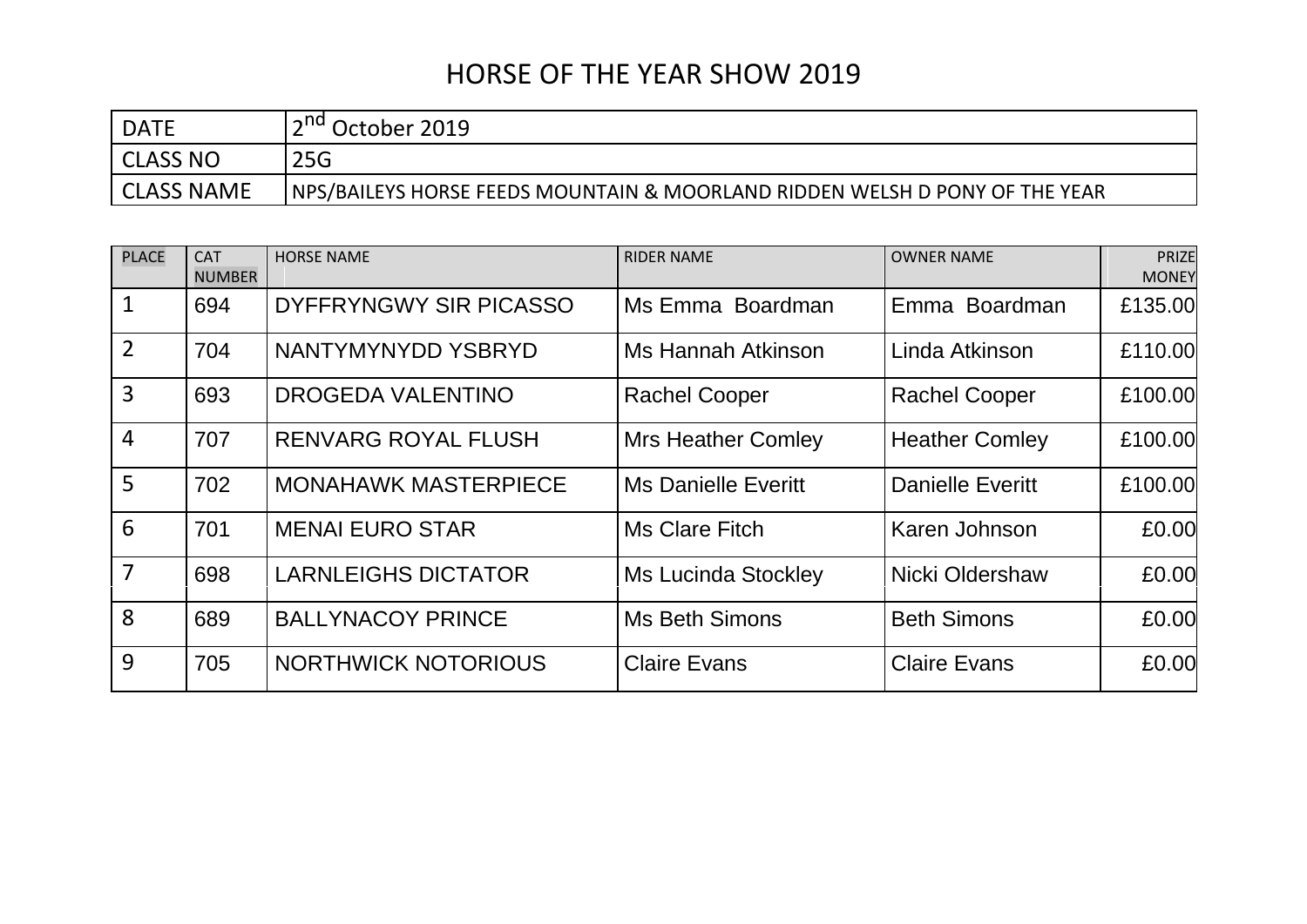| <b>DATE</b> | ' October 2019                                                                                    |
|-------------|---------------------------------------------------------------------------------------------------|
| l CLASS NO  | 25H                                                                                               |
| CLASS NAME  | NPS/BAILEYS HORSE FEEDS MOUNTAIN & MOORLAND RIDDEN DARTMOOR/EXMOOR/SHETLAND \<br>PONY OF THE YEAR |

| <b>PLACE</b>   | <b>CAT</b><br><b>NUMBER</b> | <b>HORSE NAME</b>                        | <b>RIDER NAME</b>                  | <b>OWNER NAME</b>        | <b>PRIZE</b><br><b>MONEY</b> |
|----------------|-----------------------------|------------------------------------------|------------------------------------|--------------------------|------------------------------|
| $\mathbf 1$    | 731                         | SHILSTONE ROCKS NORTH<br><b>WESTERLY</b> | Ms Chloe Chubb                     | Lynda Calcutt            | £135.00                      |
| 2              | 727                         | <b>SALCOMBE FROWDER COVE</b>             | <b>Mrs Katy Marriott-</b><br>Payne | <b>Felicity Thompson</b> | £110.00                      |
| $\overline{3}$ | 718                         | <b>GREENFERNS BEN LOMOND</b>             | Gemma Wyman                        | Joy Wyman                | £100.00                      |
| $\overline{4}$ | 719                         | <b>HAWFINCH</b>                          | Ms Pamela Brown                    | <b>Juliet Rogers</b>     | £100.00                      |
| 5              | 723                         | <b>LANGWORTHY SWIFT GHOST</b>            | <b>Imogen Davis</b>                | Lizzie Houghton          | £100.00                      |
| 6              | 730                         | <b>SHILSTONE ROCKS NAVARA</b>            | <b>Isabella Sharifi</b>            | Lauren Cunningham        | £0.00                        |
| 7              | 715                         | <b>DUNMERE WOODRUFF</b>                  | <b>Megan Hewitt</b>                | J Green                  | £0.00                        |
| 8              | 713                         | <b>BLACKTHORN PANTHER</b>                | Ms Lisa Young                      | Lisa Young               | £0.00                        |
| 9              | 712                         | <b>BIRCHMOOR DROVER</b>                  | <b>Ms Alice Tomlinson</b>          | <b>Elaine Tomlinson</b>  | £0.00                        |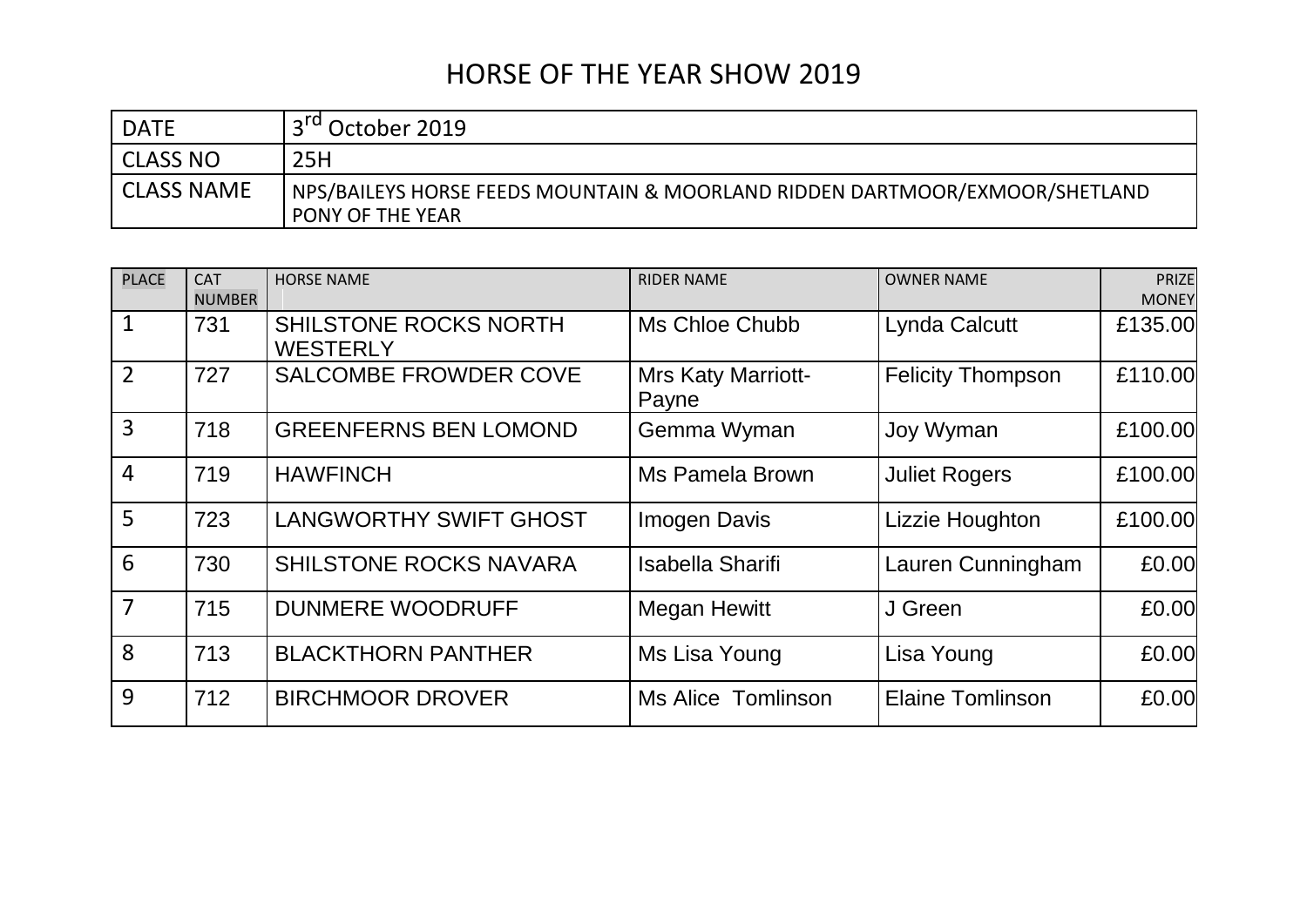| <b>DATE</b> | October 2019                                                                |
|-------------|-----------------------------------------------------------------------------|
| CLASS NO    | 25i                                                                         |
| CLASS NAME  | NPS/BAILEYS HORSE FEEDS MOUNTAIN & MOORLAND RIDDEN WELSH A PONY OF THE YEAR |

| <b>PLACE</b>   | <b>CAT</b><br><b>NUMBER</b> | <b>HORSE NAME</b>                     | <b>RIDER NAME</b>            | <b>OWNER NAME</b>    | <b>PRIZE</b><br><b>MONEY</b> |
|----------------|-----------------------------|---------------------------------------|------------------------------|----------------------|------------------------------|
| $\mathbf{1}$   | 742                         | NANTFFORCHOGG BLUE<br><b>MOONDUST</b> | <b>Liberty Rebecca Grota</b> | Muriel Jackson       | £135.00                      |
| $\overline{2}$ | 746                         | <b>SPRINGBOURNE CARTIER</b>           | Ms Anna Richards             | <b>Jula Richards</b> | £110.00                      |
| $\overline{3}$ | 747                         | <b>SUNSTARS CONTADOR</b>              | <b>Victoria Harker</b>       | Rebecca Knight       | £100.00                      |
| $\overline{4}$ | 739                         | <b>IDYLLIC SPARTACUS</b>              | Ms Livie Smith               | <b>Katie Smith</b>   | £100.00                      |
| 5              | 744                         | ROWFANTINA OLD ROMANTIC               | <b>Ms Gemma Pallett</b>      | A. Burchell-Small    | £100.00                      |
| 6              | 738                         | <b>COLNE TABOO</b>                    | <b>Ms Amber Ripper</b>       | Louise Ripper        | £0.00                        |
| $\overline{7}$ | 750                         | THISTLEDOWN SNOWSTORM                 | <b>Talia Aristidou</b>       | Elizabeth Aristidou  | £0.00                        |
| 8              | 740                         | <b>LLEDRITH NEMESIS</b>               | Ms Chloe Lemieux             | sue kernan           | £0.00                        |
| 9              | 737                         | <b>BRYNDEFAID ST ANDREW</b>           | Ms Alice Tomlinson           | Alice Tomlinson      | £0.00                        |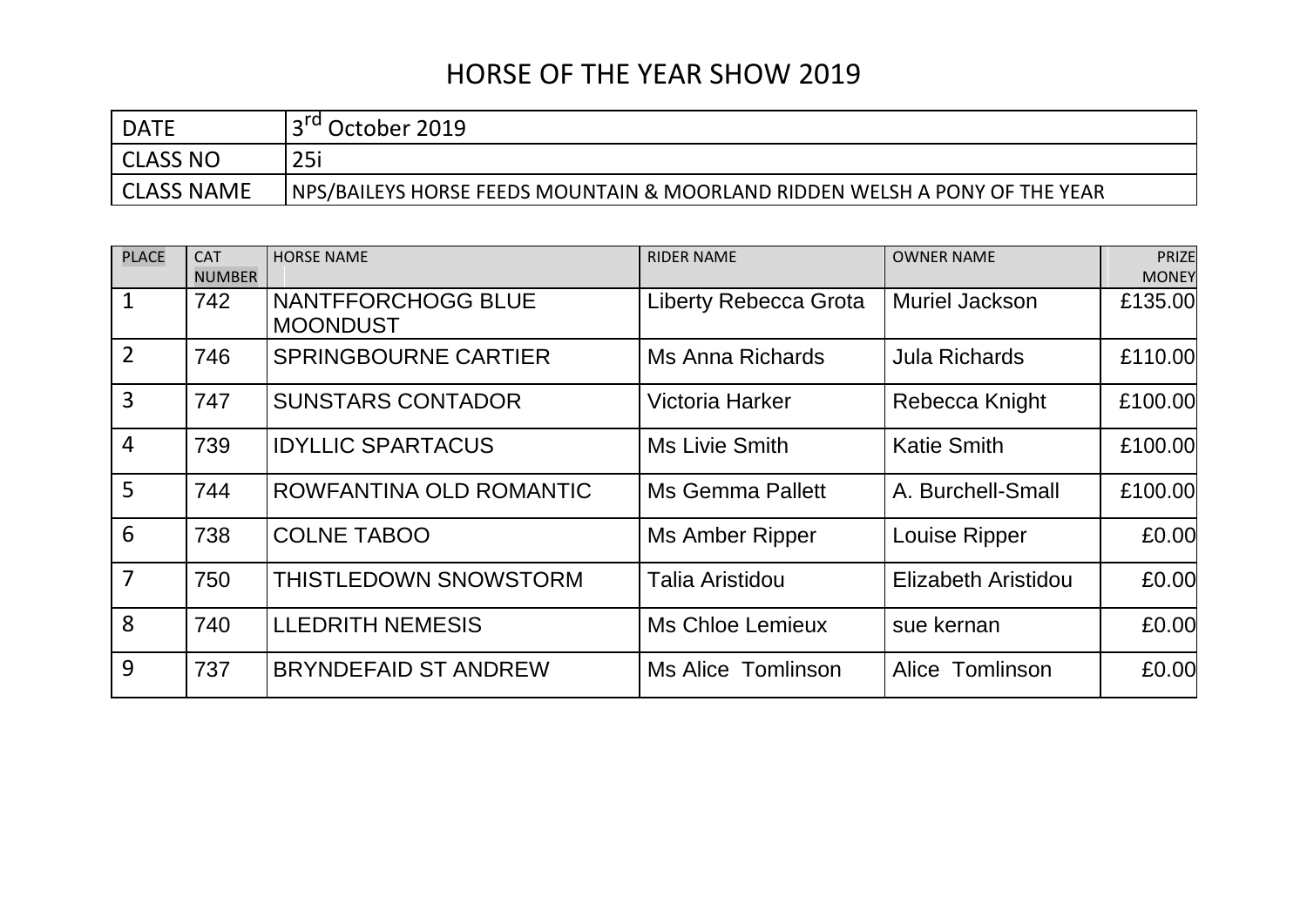| <b>DATE</b>       | October 2019                                                                |
|-------------------|-----------------------------------------------------------------------------|
| CLASS NO          | 25 <sub>J</sub>                                                             |
| <b>CLASS NAME</b> | NPS/BAILEYS HORSE FEEDS MOUNTAIN & MOORLAND RIDDEN WELSH B PONY OF THE YEAR |

| <b>PLACE</b>   | <b>CAT</b><br><b>NUMBER</b> | <b>HORSE NAME</b>                  | <b>RIDER NAME</b>            | <b>OWNER NAME</b>       | <b>PRIZE</b><br><b>MONEY</b> |
|----------------|-----------------------------|------------------------------------|------------------------------|-------------------------|------------------------------|
| $\mathbf{1}$   | 756                         | <b>CADLANVALLEY BENTLEY</b>        | Ms Nicole Wayman             | Nicole wayman           | £135.00                      |
| $\overline{2}$ | 757                         | <b>CADLANVALLEY BUZBY</b>          | <b>Liberty Rebecca Grota</b> | <b>Hayley Grota</b>     | £110.00                      |
| $\overline{3}$ | 760                         | <b>COLBY SILVER SPRITE</b>         | <b>Ms Samantha Roberts</b>   | <b>Samantha Roberts</b> | £100.00                      |
| $\overline{4}$ | 765                         | <b>MOELVIEW PRINCE CHARLIE</b>     | Ms Chloe Chubb               | <b>Chloe Chubb</b>      | £100.00                      |
| 5              | 761                         | <b>EYARTH BRAVEHEART</b>           | <b>Lauren Brill</b>          | Jessica Regan           | £100.00                      |
| 6              | 754                         | <b>ANRI MISTER PERCY</b>           | Rebecca Orr                  | Julia Owen              | £0.00                        |
| 7              | 766                         | <b>MOELVIEW PRINCE CHARMING</b>    | <b>Hannah Parr</b>           | <b>Hannah Parr</b>      | £0.00                        |
| 8              | 759                         | <b>CLANMILL JEWEL IN THE CROWN</b> | Cassie Regan                 | Cassie Regan            | £0.00                        |
| 9              | 767                         | <b>PADDOCK MARQUIS</b>             | Ms Shona Blackburn           | Jane Blackburn          | £0.00                        |